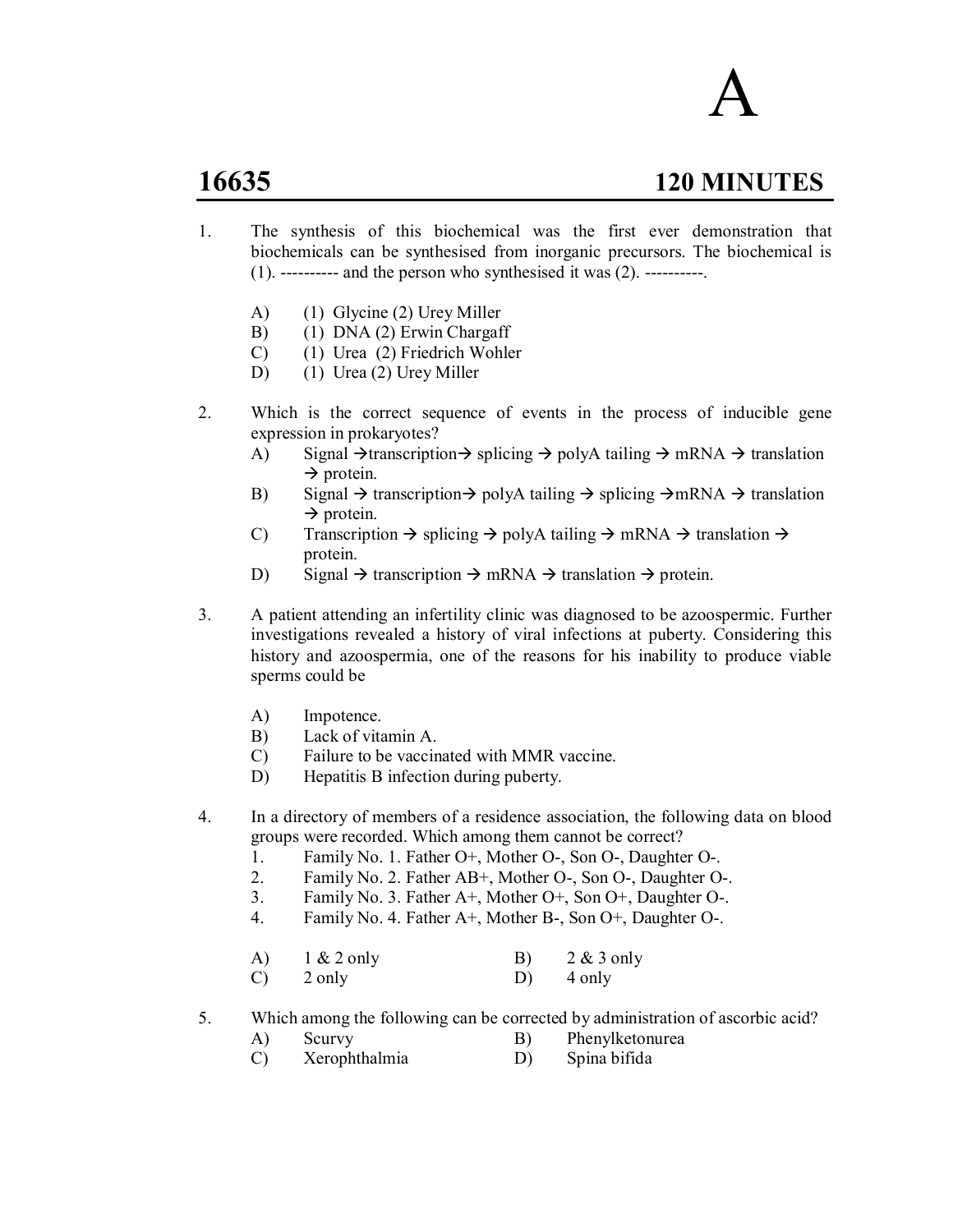6. Identify the correct matches

|    |    | rachter v the correct materies |                |                               |
|----|----|--------------------------------|----------------|-------------------------------|
|    |    | Cysticercosis                  | a.             | AIDS                          |
|    | 2. | Sleeping sickness              | $\mathbf{b}$ . | Taenia solium                 |
|    | 3. | Kala azar                      | $\mathbf{c}$ . | Tset tse fly                  |
|    | 4. | gp120                          | d.             | Phlebotomus                   |
|    |    |                                | e.             | Polycystic ovarian disease    |
| A) |    | $1-e$ ; $2-c$ ; $3-d$ ; $4-a$  | B)             | $1-e$ ; $2-d$ ; $3-c$ ; $4-a$ |
| C) |    | $1-b$ ; $2-c$ ; $3-d$ ; $4-a$  | D)             | $1-b$ ; $2-c$ ; $3-d$ ; $4-e$ |
|    |    |                                |                |                               |

7. Consider the following statements and choose the best option Statement 1: The level of Calcium ions in the extracellular fluid (ECF) is much higher than the cytosol. Statement 2: Influx of Calcium ions from the ECF into the neuron is an essential component of synaptic transmission.

- A) Statement 1 is true but statement 2 is false.
- B) Statement 1 is false but statement 2 is true.
- C) Both statements are true, and statement 2 is an effect related to statement1.
- D) Both statements are true, but are independent.
- 8. Which among the following is true with respect to the unit of mass 'Dalton' when used in biology?
	- 1. One Dalton is equivalent to the mass of a hydrogen atom.
	- 2. It is used to express the molecular weight of proteins.
	- 3. It describes the molecular weights of proteins based on the weight of the simplest amino acid glycine.
	- 4. It describes the molecular weights of proteins based on the weight of its relative mobility in electrophoretic analysis.
	- A) 1 and 2only B) 2 and 3only C) 3 and 4only D) 1 and 4 only
- 9. Reduced secretion of aldosterone leads to
	- A) Tay Sach's disease B) Hashimoto's disease
	- C) Addison's disease D) Down's syndrome
- 10. The counter current system
	- A) Ensures that no solute moves across the system.
	- B) Enables the maintenance of a constant osmotic gradient across opposing fluid movements.
	- C) Requires an active energy intensive system to keep a constant osmotic gradient.
	- D) All of the above.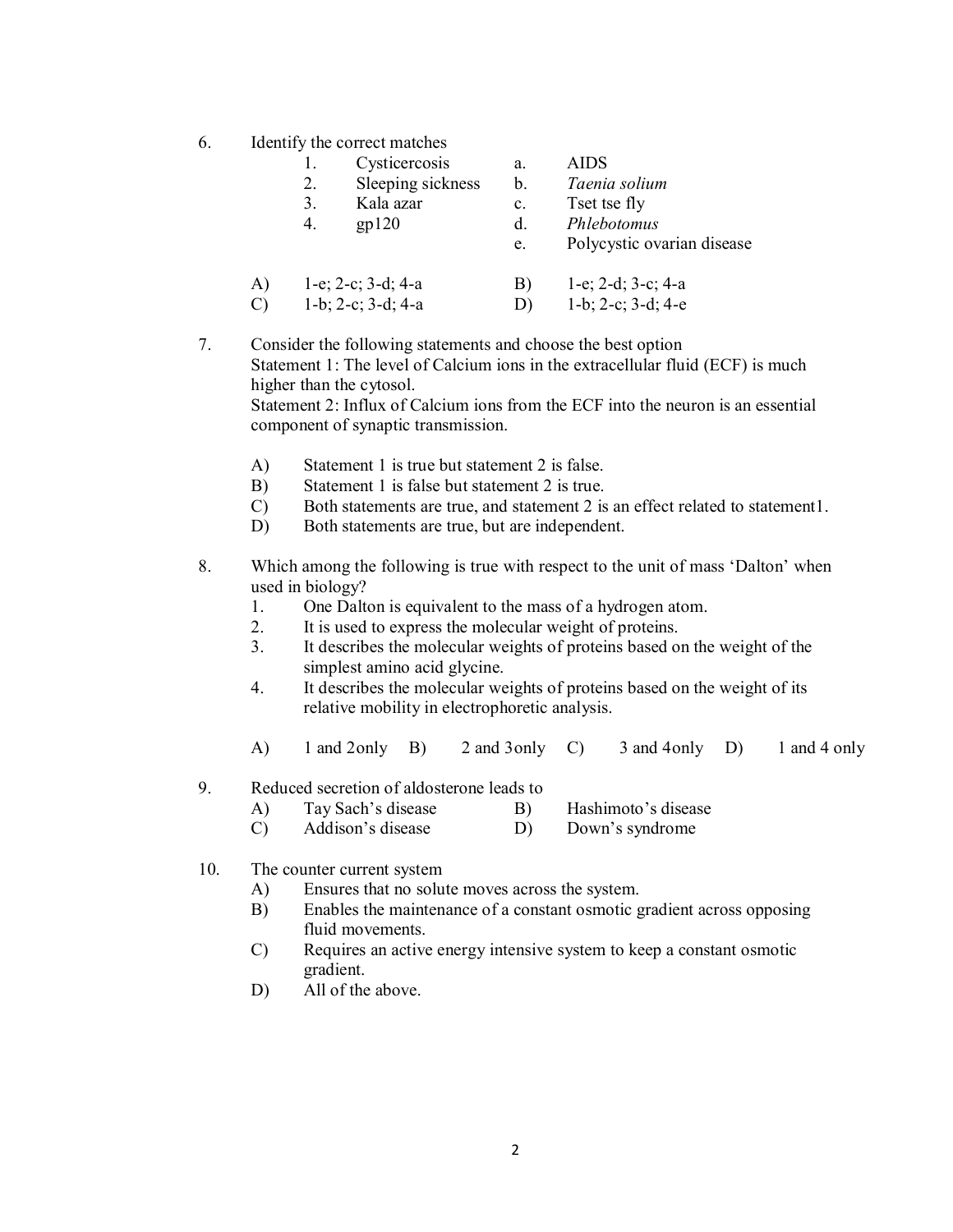- 11. Identify the true statement from the following with respect to the mammalian kidney.
	- A) In the kidneys, the Malpighian capsule is located in the cortex, the loop of Henle in the medulla and the duct of Bellini opens into the pelvis.
	- B) In the kidneys, the Malpighian capsule is located in the medulla, the loop of Henle in the cortex and the duct of Bellini opens into the pelvis.
	- C) In the kidneys, the Malpighian capsule is located in the pelvis, the loop of Henle in the medulla and the duct of Bellini opens into the cortex.
	- D) In the kidneys, the Malpighian capsule is located in the renal pyramid, the loop of Henle in the medulla and the duct of Bellini opens into the pelvis.
- 12. Identify the correct statement.
	- A) In the life cycle of the malaria parasite, the cycle of Ross describes the erythrocytic cycle, the cycle of Golgi describes the exoerythrocytic cycle and the cycle of Hull describes the sporogonic cycle.
	- B) In the life cycle of the malaria parasite, the cycle of Ross describes the sporogonic cycle, the cycle of Golgi describes the erythrocytic cycle and the cycle of Hull describes the exoerythrocytic cycle.
	- C) In the life cycle of the malaria parasite, the cycle of Ross describes the sporogonic cycle the cycle of Golgi describes the exoerythrocytic cycle and the cycle of Hull describes the erythrocytic cycle.
	- D) The entire life cycle of the malaria parasite was described by Sir. Ronald Ross.

# 13. The respiratory pigment seen in crustacea is

| A) | Haemoglobin | Vanadium |
|----|-------------|----------|
|    |             |          |

C) Haemocyanin D) Chlorocruorin

## 14. What is the genetic material in influenza virus?

- A) Double helical DNA B) RNA
- C) Single helix DNA D) SnRNA

#### 15. Which among the following is not a genetic disease?

- A) Sickle cell anaemia B) Haemophilia
- C) Down's syndrome D) Rubella

# 16. An example for a monoestrus animal is

A) Bears B) Kangaroo C) Cattle D) Primates

# 17. Consider the following statements:

Statement 1. Allantoin is a nitrogenous waste product.

Statement 2. Allantoin is a metabolite that is transported across the placental barrier.

- A) Statement 1 is true while statement 2 is false.
- B) Statement 1 is false while statement 2 is true.
- C) Both statements are true.
- D) Both statements are false.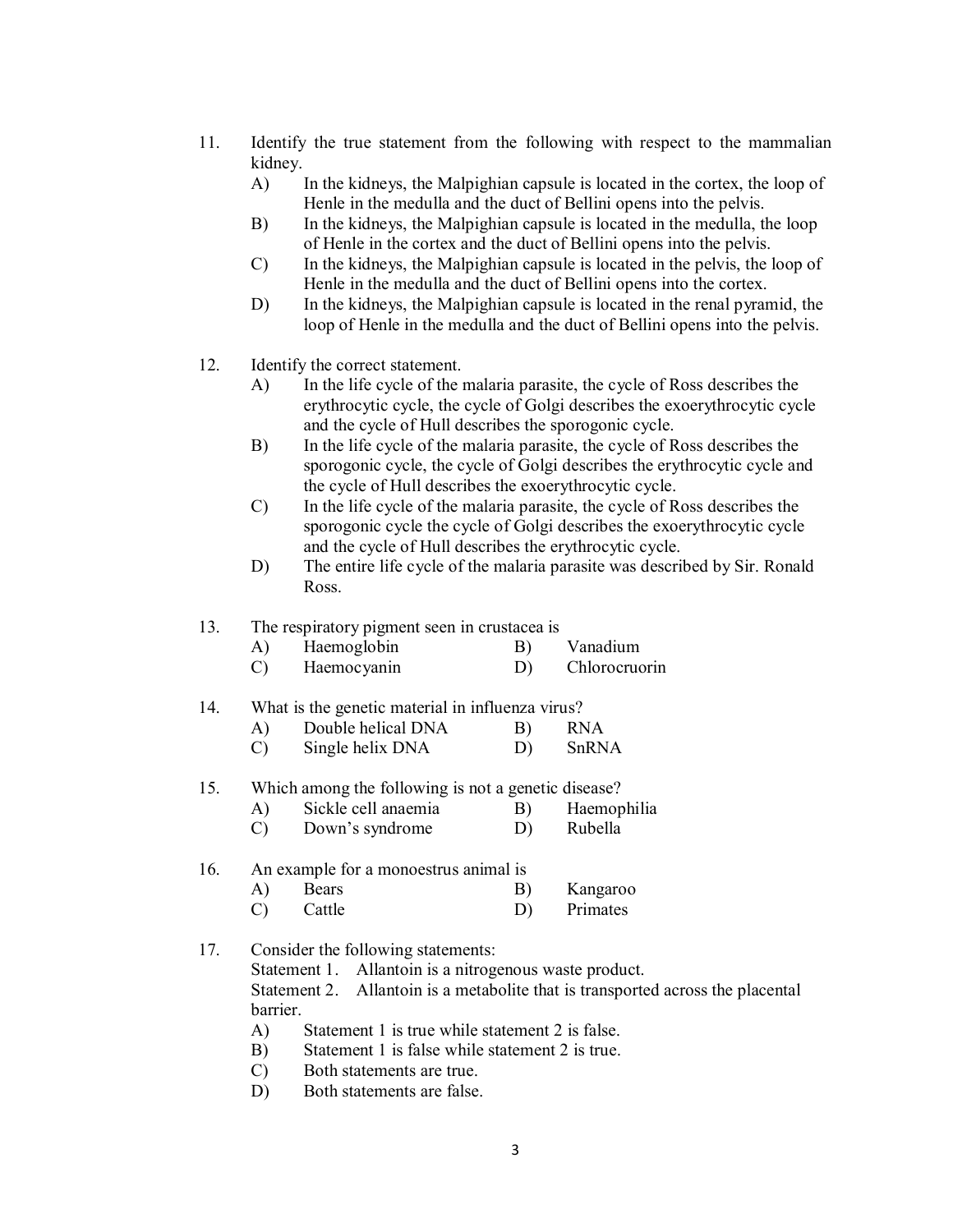#### 18. The function of collateral glands of Cockroach is

- A) Secretion of Ootheca B) Help in fertilization
- 
- C) Secretion of cuticle D) Spermatophore formation
- 
- 19. During the process of researching the taxonomy of a specimen, a taxonomist observed the characteristic features such as a dorsal tubular central nervous system, notochord confined to the tail region, spicules, reversal of vascular circulation and retrogressive metamorphosis. The specimen may be that of
	- A) Ascidians B) Sporozoans
	- C) Hydrozoans D) Branchiostoma
- 20. In frog,
	- 1. The 8th vertebra is amphicoelus while the 9th vertebra is biconvex
	- 2. The 8th vertebra is biconvex while the 9th vertebra is amphicoelus
	- 3. Both 8th and 9th are amphicoelus
	- 4. The typical vertebra is procoelus
	- A) 1 is true B) 2 is true
	- C) 1 and 4 are true D) 3 and 4 are true
- 21. Read the following statements about the circulatory system of Frog and select the correct answer.

(i) Erythrocytes of Frog is nucleated (ii) Truncus atreriosus has no valves (iii) Hepatic portal system is absent in Frog (iv) Venacavae opens into Sinus venous

- $(A)$  i and ii are correct  $(B)$  ii and iv are correct
- C) i and iii are correct D) i and iv are correct
- 22. Choose the best option from those given below to explain the condition in which erythroblasotsis foetalis occurs.
	- A) Incompatible blood groups of the parents.
	- B) Rh positive mother and Rh negative father.
	- C) Rh negative mother and Rh positive father.
	- D) Rh negative mother and Rh positive foetus.
- 23. Cold sterilisation refers to
	- A) Sterilisation by Radioactive irradiation.
	- B) Ultra freezing of food materials to kill bacteria in food for human use.
	- C) Cryopreservation of food materials.
	- D) Freeze drying of food materials.
- 24. Feathers without interlocking hooks is a characteristic feature of
	- A) Odontognathae B) Neognathae
	- C) Ratites D) Impennae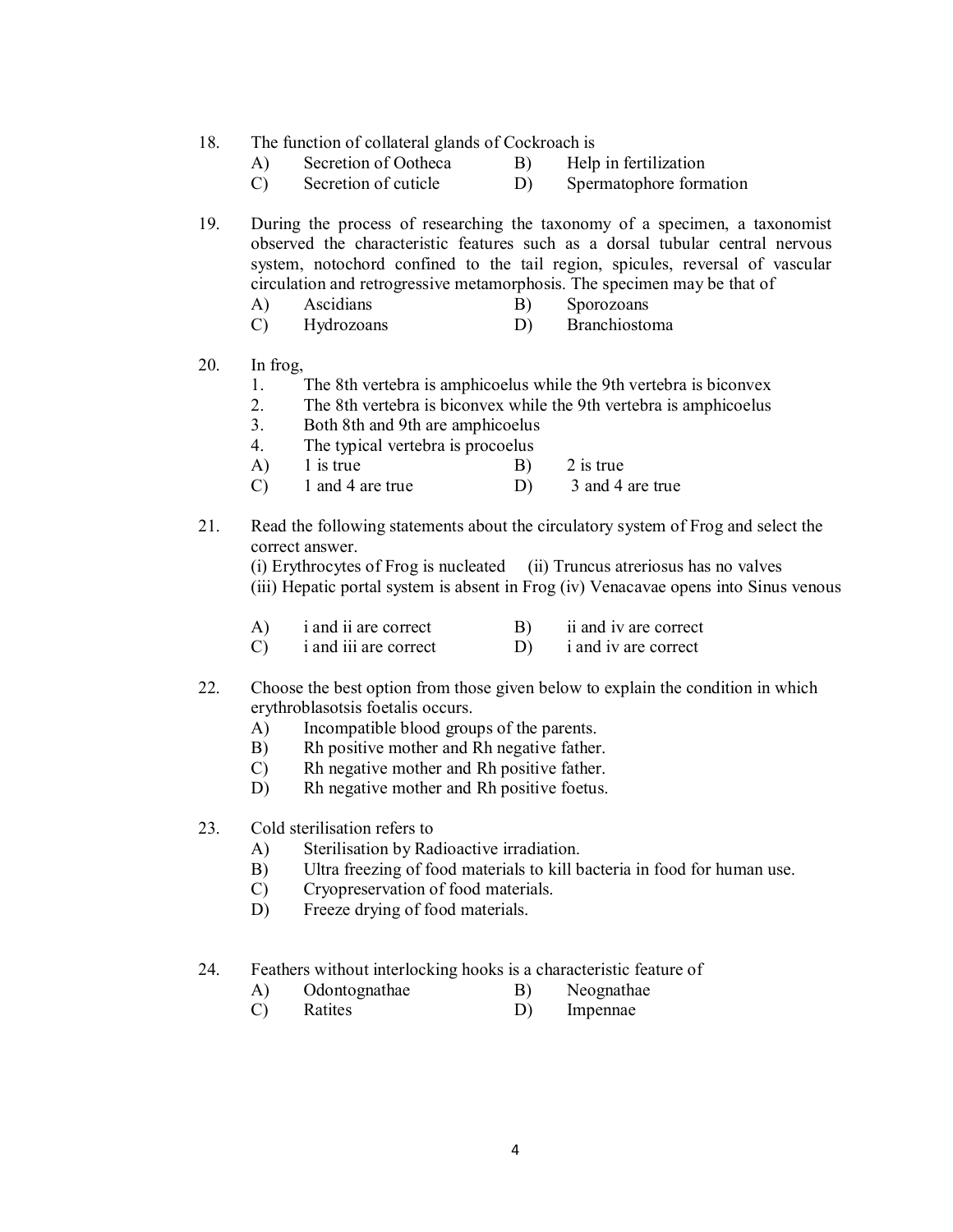- 25. The instantaneous effect of cyanide poison is due to its effect on
	- A) The nervous system
	- B) The cardiac vascular system
	- C) The electron transport chain
	- D) The muscular system
- 26. Identify the correct sequence of metabolites as seen in the Kreb's cycle.
	- A) Acetyl co-A, citrate, isocitrate,  $\alpha$  ketoglutarate, fumarate, malate, succinate, oxaloacetate.
	- B) Acetyl co-A, citrate, isocitrate, α ketoglutarate, succinate, fumarate, malate, oxaloacetate.
	- C) Acetyl co-A, isocitrate, citrate, α ketoglutarate, succinate, malate, fumarate, oxaloacetate.
	- D) Acetyl co-A, citrate, isocitrate, succinate, α ketoglutarate, fumarate, malate, oxaloacetate, NADH.

|       | 27. The 2n chromosome number of Drosophila is |          |  |  |
|-------|-----------------------------------------------|----------|--|--|
| A) 16 | B) 4                                          | $(C)$ 12 |  |  |

- 28. A researcher working on a signal transduction system observed that the activation of the receptor complex required one ligand molecule and two surface receptor molecules. The type of signal transduction could be:
	- A) G protein coupled receptor pathway.
	- B) Tyrosine kinase receptor pathway.
	- C) Ras signalling pathway.
	- D) cAmp cascade.
- 29. The scientific community has categorized the Western Ghats in Kerala as a 'Hot Spot' due to
	- A) The presence of a large number of endangered species.
	- B) Very high biological diversity of organisms.
	- C) Its location in a warm tropical climate and de-forestation which causes Green House Effects.
	- D) Origin and occurrence of a large number of hot and spicy plants and plant products such as pepper, ginger, chillies etc.
- 30. In an insilico bioinformatics experiment, the binding of a ligand to its target enzyme was predicted to inhibit its activity. In the actual empirical experiment, the activity of the enzyme was observed to be inversely proportional to the relative concentrations of the ligand and the substrate in the reaction mix. Which among the following could be the most probable reason(s)?
	- 1. The ligand is an allosteric inhibitor.
	- 2. The ligand is a competitive inhibitor.
	- 3. The ligand is an uncompetitive inhibitor.
	- 4. The ligand is a mimetic of the actual substrate and is not destroyed by the target.
	- A) 1 only B) 2 only C) 1 and 3only D) 2 and 4 only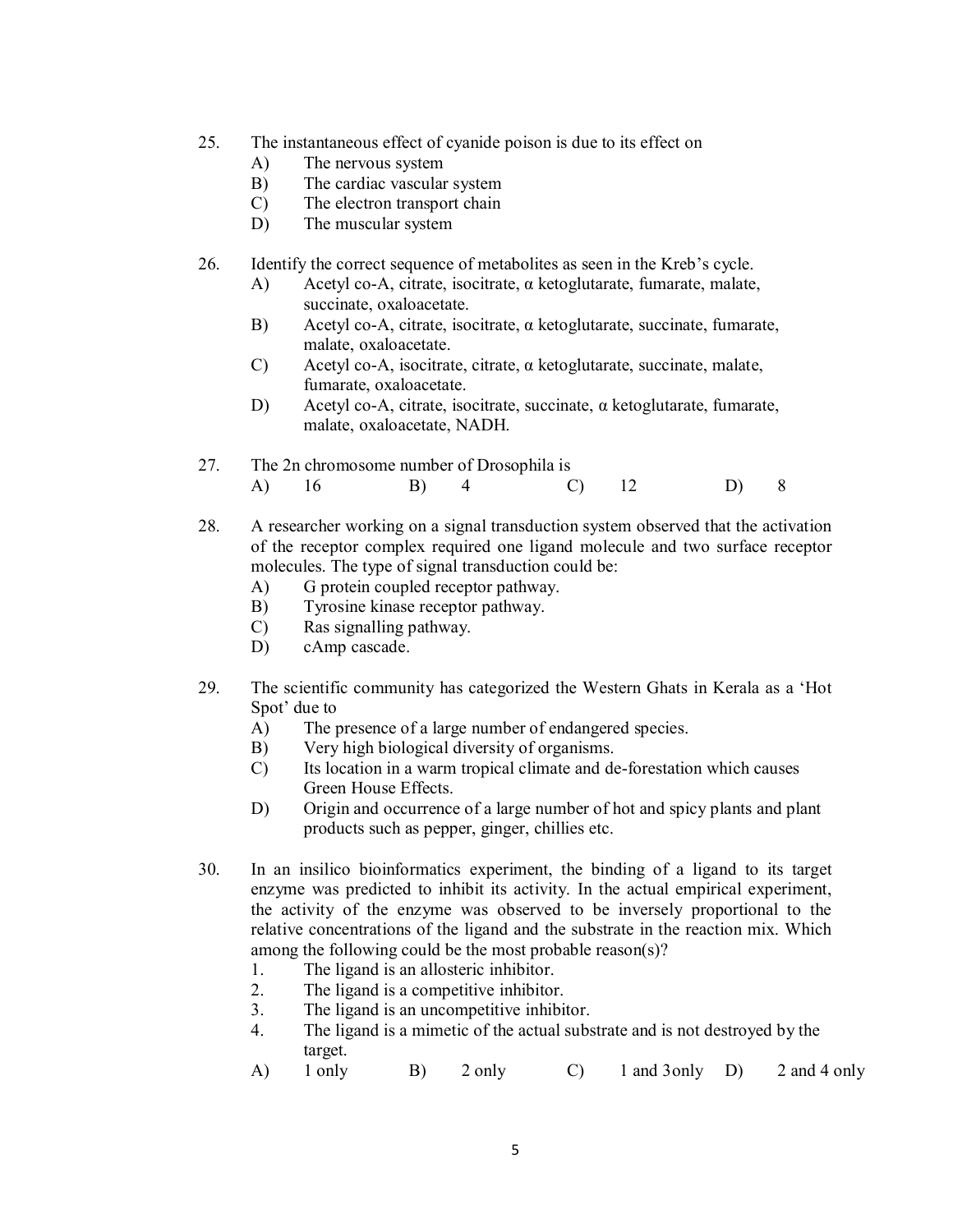- 31. Select the group of organisms belonging to the same phylum
	- A) Sea pen, Sea fan, Sea anemone
	- B) Jelly fish, Gold fish, Silver fish
	- C) Sea mouse, Sea urchin, Sea lemon
	- D) Devil fish, Cray fish, Star fish
- 32. Which among the following is/are true with respect to Jacob and Monod's experiment?
	- Statement 1: The hypothesis that was tested was 'The control of expression of enzyme in cells is a result of regulation of transcription of DNA sequences'.
	- Statement 2: They worked on the lac operon system.
	- Statement 3: It was Monod who later predicted the existence of mRNA molecules as a link between DNA and proteins.
	- A) Statement 1 is true while statement 2 and 3 are false.
	- B) Statement 1 is false while statement 2 and 3 are true.
	- C) All three statements are true.
	- D) All three statements are false.
- 33. Sea anemone is
	- A) Diploblastic and radially symmetrical
	- B) Triploblastic and radially symmetrical
	- C) Diploblastic and bilateraly symmetrical
	- D) Triploblastic and bilateraly symmetrical
- 34. The following are diseases caused by autoimmune reactions. Identify the option in which all the matches are correct.
	- A) (1). Myasthenia gravis Myelin sheath; (2). Grave's disease TSH receptor; (3). SLE – dsDNA; (4). Multiple sclerosis - Acetylcholine receptors;
	- B) (1). Addison's disease Adrenal cells; (2). Goodpasture syndrome TSH receptor; (3). Grave's disease – Basement membrane; (4). Rheumatic fever – Cardiac valves.
	- C) (1). Hashimoto's disease Thyroid; (2). Rheumatoid arthritis Collagen; (3). Myasthenia gravis – Myelin sheath; (4). SLE – RBCs.
	- D) (1). Myasthenia gravis Acetylcholine receptors; (2). Grave's disease TSH receptor; (3). SLE – dsDNA; (4). Addison's disease – Adrenal cells.
- 35. With respect to the human eye,
	- 1. Myopia is a condition in which the rays focused by the lens of the eye fall short of the retina.
	- 2. Myopia is a condition in which the rays focused by the lens of the eye fall beyond the retina.
	- 3. Nictalopia is a condition in which regeneration of rhodopsin is impaired.
	- A) Statements 2 and 3 are correct while statement 1 is wrong.
	- B) Statement 1 alone is correct while statements 2 and 3 are wrong.
	- C) Statements 1 and 3 are correct while statement 2 is wrong.
	- D) Statement 2 alone is correct while statements 1 and 3 are wrong.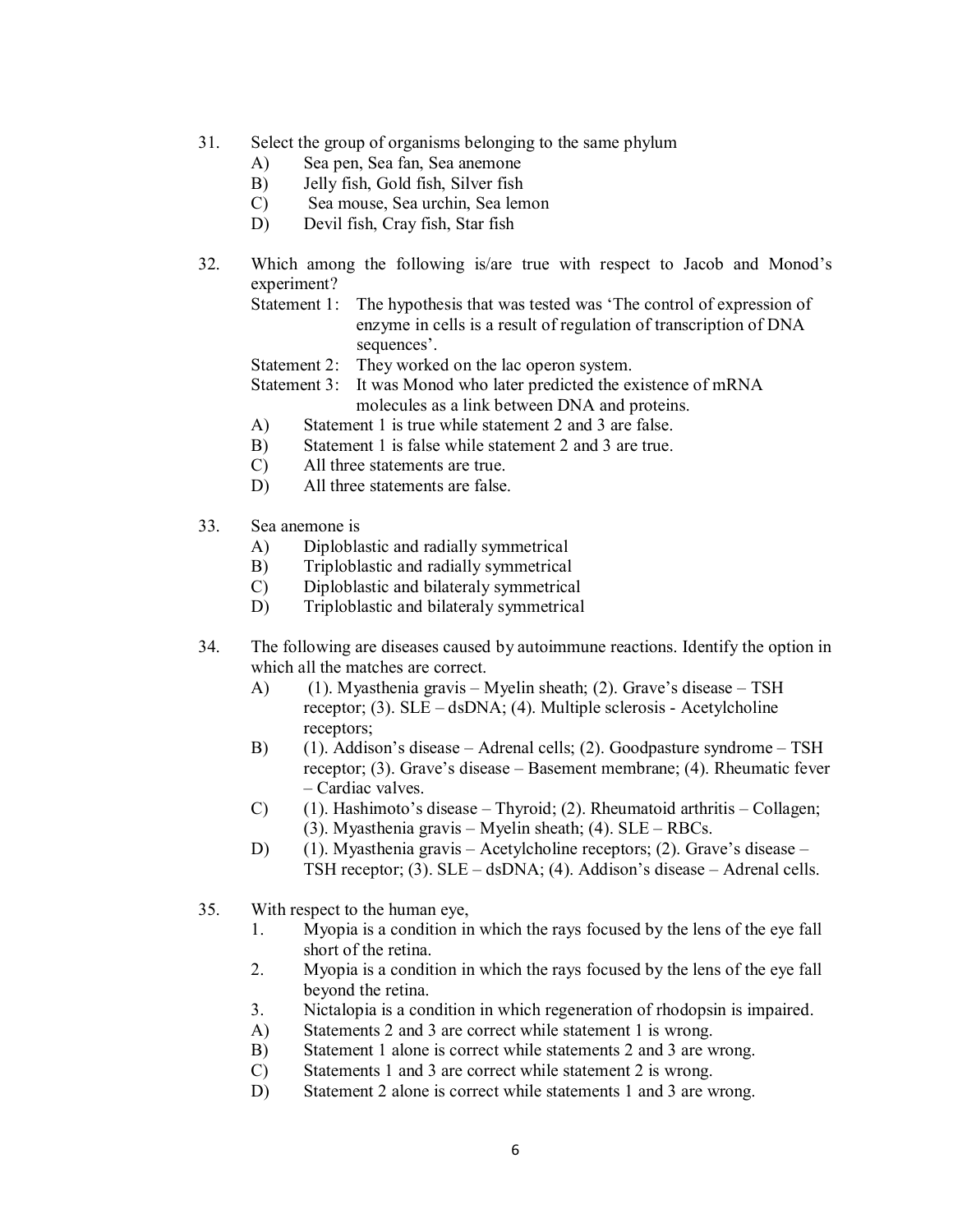- 36. Platyhelminthes are best described as
	- A) Flat worms, triploblastic and acoelomate animals
	- B) Round worms, diploblastic and acoelomate animals
	- C) Round worms, triploblastic and coelomate animals
	- D) Flatworms, diploblastic and acoelomate animals
- 37. Schwann cells are

| A)<br>Myeloid cells |  | Glial cells |
|---------------------|--|-------------|
|---------------------|--|-------------|

- C) Neuronal cells D) Astroglia
- 38. Match the following

| 1. Limbless reptile   | a. Lamprey         |
|-----------------------|--------------------|
| 2. Jawless vertebrate | b. Salamander      |
| 3. Limbless amphibian | c. Anguis          |
| 4. Tailed amphibian   | d. Ichthyophis     |
| 5. Egg laying mammal  | e. Ornithorhynchus |

- A) 1-b, 2-a, 3-d, 4-e, 5-c B) 1-d, 2-a, 3-b, 4-e, 5-c
- C) 1-a, 2-d, 3-c, 4-b, 5-e D) 1-c, 2-a, 3-d, 4-b, 5-e
- 39. An example for an inherited disease involving defective nucleotide excision repair mechanism is
	- A) Huntington's chorea B) Breast cancer
	- C) Abelson's leukaemia D) Xeroderma pigmentosum
- 40. Founder Effect is an example of
	- A) Genetic drift seen in an isolated population.
	- B) Occurrence of new genes in the general population.
	- C) Occurrence of mutations in the general population.
	- D) Introduction of new genes by migration between populations.

# 41. Which of the following combination of chemicals was used in Miller's experiment?

- A) Methane, Oxygen, Ammonia and Water vapour
- B) Nitrogen, Hydrogen, Ammonia and Water vapour
- $C$ ) Hydrogen,  $CO<sub>2</sub>$  Ammonia and Oxygen
- D) Methane, Hydrogen, Ammonia and Water vapour

#### 42. The frequency of expression of an allele in a population is called

- A) Allelomorph B) Phenotypic ratio
- C) Genotypic ratio D) Penetrance
- 43. The limit to which the number of times a normal cell can be induced to divide in vitro is
	- A) Ame's limit B) Limit of totipotency
	- C) Hayflick limit D) LD 100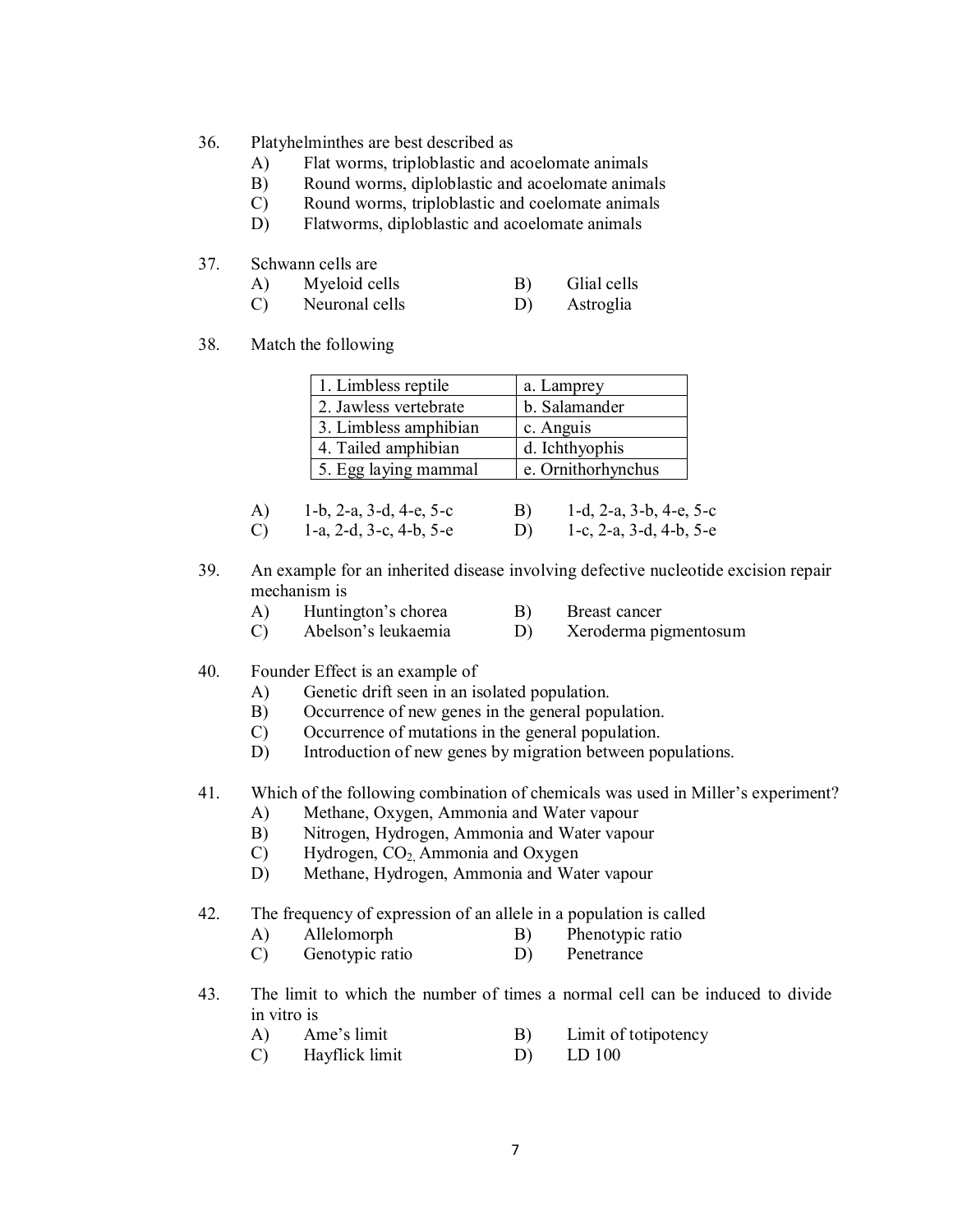| 44. | A)                               | The phenomenon in which a single gene influences multiple traits is termed<br>Multigene effect                                                  |    |             | B) | Polyploidy    |                                                                                                                                                                                                                                                                                                          |    |                      |
|-----|----------------------------------|-------------------------------------------------------------------------------------------------------------------------------------------------|----|-------------|----|---------------|----------------------------------------------------------------------------------------------------------------------------------------------------------------------------------------------------------------------------------------------------------------------------------------------------------|----|----------------------|
|     | $\mathcal{C}$                    | Pleotropy                                                                                                                                       |    |             | D) |               | Polycistronic                                                                                                                                                                                                                                                                                            |    |                      |
| 45. | 1.<br>2.<br>3 <sub>1</sub><br>4. | Which among the following is a characteristic feature of the zika virus?<br>microcephaly<br>It is a retrovirus transmitted by Aedes mosquitoes. |    |             |    |               | Antibodies from an infected mother cross the placenta and cause<br>It crosses the placenta and causes microcephaly in the foetus.<br>It is a single stranded flavivirus transmitted by the Aedes mosquito.                                                                                               |    |                      |
|     | A)                               | 1 and 4 only                                                                                                                                    |    |             | B) |               | 2 and 3 only                                                                                                                                                                                                                                                                                             |    |                      |
|     | C)                               | 1 and 3 only                                                                                                                                    |    |             | D) |               | 2 and 4 only                                                                                                                                                                                                                                                                                             |    |                      |
| 46. |                                  | Energy flow in an ecosystem is                                                                                                                  |    |             |    |               |                                                                                                                                                                                                                                                                                                          |    |                      |
|     | A)                               | Unidirectional                                                                                                                                  |    |             | B) |               | Bidirectional                                                                                                                                                                                                                                                                                            |    |                      |
|     | C)                               | Multidirectional                                                                                                                                |    |             | D) |               | Semidirectional                                                                                                                                                                                                                                                                                          |    |                      |
| 47. |                                  | The concept of ecological pyramid was coined by                                                                                                 |    |             |    |               |                                                                                                                                                                                                                                                                                                          |    |                      |
|     | A)                               | <b>AG</b> Tansely                                                                                                                               |    |             | B) | EP Odum       |                                                                                                                                                                                                                                                                                                          |    |                      |
|     | $\mathcal{C}$                    | Charles Eaton                                                                                                                                   |    |             | D) | Balinsky      |                                                                                                                                                                                                                                                                                                          |    |                      |
| 48. |                                  | The type of population change with a sudden exponential increase followed by a<br>sudden decline is known as                                    |    |             |    |               |                                                                                                                                                                                                                                                                                                          |    |                      |
|     | A)                               | Ecesis                                                                                                                                          |    |             | B) | Eruptive      |                                                                                                                                                                                                                                                                                                          |    |                      |
|     | C)                               | Irruptive                                                                                                                                       |    |             | D) | Disruptive    |                                                                                                                                                                                                                                                                                                          |    |                      |
| 49. | belong to a:                     | Organisms having the potential for interbreeding and producing fertile offspring                                                                |    |             |    |               |                                                                                                                                                                                                                                                                                                          |    |                      |
|     | A)                               | Population                                                                                                                                      | B) | Genus       |    | $\mathcal{C}$ | <b>Species</b>                                                                                                                                                                                                                                                                                           | D) | Family               |
| 50. | A)                               | Minamata disease is caused by<br>Mercury                                                                                                        | B) | Lead        |    | $\mathcal{C}$ | Titanium                                                                                                                                                                                                                                                                                                 | D) | Arsenic              |
| 51. | A)<br>B)<br>$\mathcal{C}$<br>D)  | In biotechnology the process of transforming a bacterial cell, the rupture and re-<br>sealing of the plasma membrane is facilitated by          |    |             |    |               | Manipulating the concentration of NaCl in the transforming medium.<br>Manipulating the concentration of ZnCl <sub>2</sub> in the transforming medium.<br>Manipulating the concentration of CaCl <sub>2</sub> in the transforming medium.<br>By providing lactose in the medium to induce the lac operon. |    |                      |
| 52. | A)                               | World Environment Day is celebrated on<br>$5th$ June                                                                                            | B) | $15th$ June |    | $\mathcal{C}$ | 5 <sup>th</sup> January                                                                                                                                                                                                                                                                                  | D) | $5^{\text{th}}$ July |

8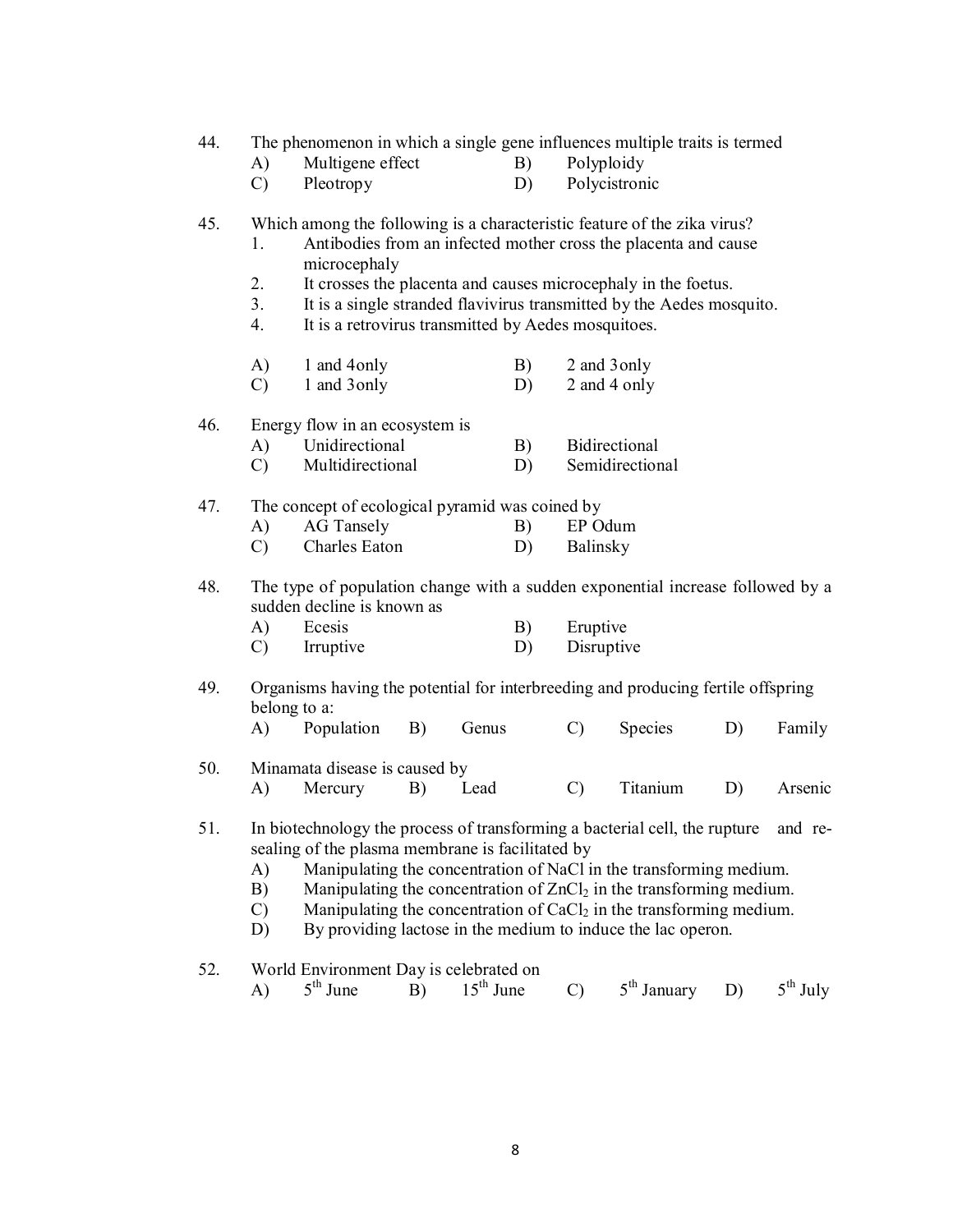- 53. Which among the following is true for (1) super antigens and (2) bystander effect?
	- A) Super antigens bind irreversibly to specific T cells and cause anergy, while bystander effect is caused by non-specific attachment of antigens to any cell making it susceptible to auto-immune responses.
	- B) Presence of super antigens causes depletion of T cells in the bone marrow, while bystander effect is caused by non-specific attachment of antigens to any cell making it susceptible to auto-immune responses.
	- C) Antigens that cause bystander effect bind irreversibly to T and B cells and cause anergy, while super antigens bind to any cell making it susceptible to auto-immune responses.
	- D) Super antigens are those which are capable of provoking a high level of immune response while bystander effect is a consequence of viruses infecting non-target cells.
- 54. The fish that is asphyxiated if prevented from gulping air is

| Harpadon nehereus |  | Scoliodon |
|-------------------|--|-----------|
|-------------------|--|-----------|

- C) *Anabas testudineus* D) *Glyphis gangeticus*
- 55. Which animal is the symbol of WWF? A) Zebra B) Giant Panda C) Red Panda D) Opossum
- 56. In Pavlov's experiment,
	- A) The bell is the conditioned stimulus, salivation is the conditioned reflex, the meat is an unconditional stimulus and the salivation to meat is an unconditional reflex.
	- B) The bell is the unconditioned stimulus, salivation is the unconditioned reflex, the meat is a conditional stimulus and the salivation to meat is a conditional reflex.
	- C) The meat is the conditioned stimulus, salivation is the conditioned reflex, the bell is an unconditional stimulus and the salivation to meat is an unconditional reflex.
	- D) The bell and the meat are the conditioned stimuli and salivation is the conditioned reflex.
- 57. Which among the following is correct?
	- A) The Lineweaver-Burke plot deals with enzyme kinetics, the Ramachandran plot deals with protein- ligand affinity and the Scatchard plot deals with protein structure.
	- B) The Lineweaver-Burke plot deals with enzyme kinetics, the Ramachandran plot deals with protein structure and the Scatchard plot deals with affinity of a ligand to its receptor.
	- C) The Lineweaver-Burke plot deals with affinity of a ligand to its receptor, the Ramachandran plot deals with protein structure and the Scatchard plot deals with enzyme kinetics.
	- D) The Lineweaver-Burke plot deals with enzyme kinetics, the Ramachandran plot deals with linear equations and the Scatchard plot deals with affinity of a ligand with its receptor.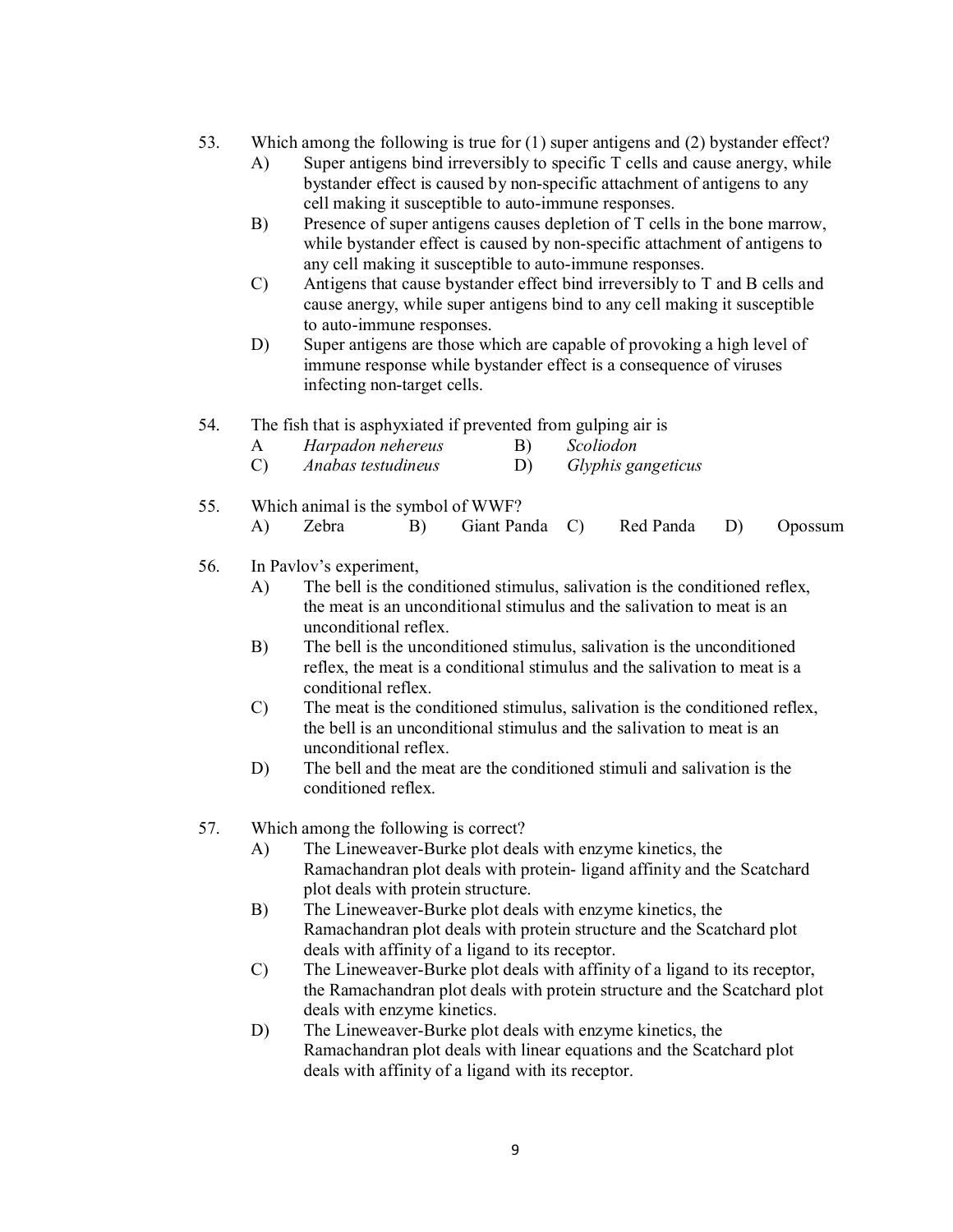- 58. Chemical messenger used for communication between individuals of same species
	- A) Hormone B) Enzymes
	- C) Pheromone D) Neurotransmitter
- 59. Assertion: Isoelectrophoresis can be used to identify and purify proteins. Reason: At its isoelectric point the net charge of a protein is zero.
	- A) The assertion is correct and the reason given explains the assertion.
	- B) The assertion given is wrong, but the reason is correct, but does not explain the assertion.
	- C) The assertion is correct but the reason is wrong because at isoelectric point amino acids alone and not proteins can have a net charge of zero.
	- D) Both assertion and reason are true but are independent of each other.
- 60. Learning not to respond to a stimulus is called
	- A) Habituation B) Imprinting C) Taxis D) Kinesis
- 61. When certain elements elevated to a higher energy level are allowed to return to their original level, they do so by emitting light of characteristic wave length. This phenomenon is used in
	- A) Fluorescence spectrophotometer.
	- B) UV spectrophotometer
	- C) NMR spectroscopy
	- D) Flame photometer
- 62. The principle and working of MRI is dependent on
	- 1. Functional groups and specific elements that resonate to radio waves at specific magnetic fields.
	- 2. Short pulses of ionising radiations derived from magnetic fields that scan for abnormal resonance patterns.
	- 3. Pulses of radio waves that excite and then detect the nuclear spin energy transition using magnetic field gradients to receive and analyse the signals
	- A) 1 only B) 2 only C) 1 and 3only D) 1 and 2 only
- 63. Which among the following is an amphibolic process?
	- A) Electron transport chain B) Kreb's cycle
	- C) Ornithine cycle D) Complement cascade
- 64. Match the following

| <b>Embryonic Induction</b>                |   | Thomas King & Robert Briggs |
|-------------------------------------------|---|-----------------------------|
| Epigenesis                                |   | Karl Ernst von Baer         |
| Father of Molecular Embryology            |   | Aristotle                   |
| <b>Nuclear Transplantation Experiment</b> | S | Hans Spemann                |
|                                           |   |                             |

A) 1-s, 2-r, 3-q,4-p B) 1-s, 2-q, 3-r,4-p C)  $1-p$ ,  $2-r$ ,  $3-q$ ,  $4-s$  D)  $1-r$ ,  $2-s$ ,  $3-q$ ,  $4-p$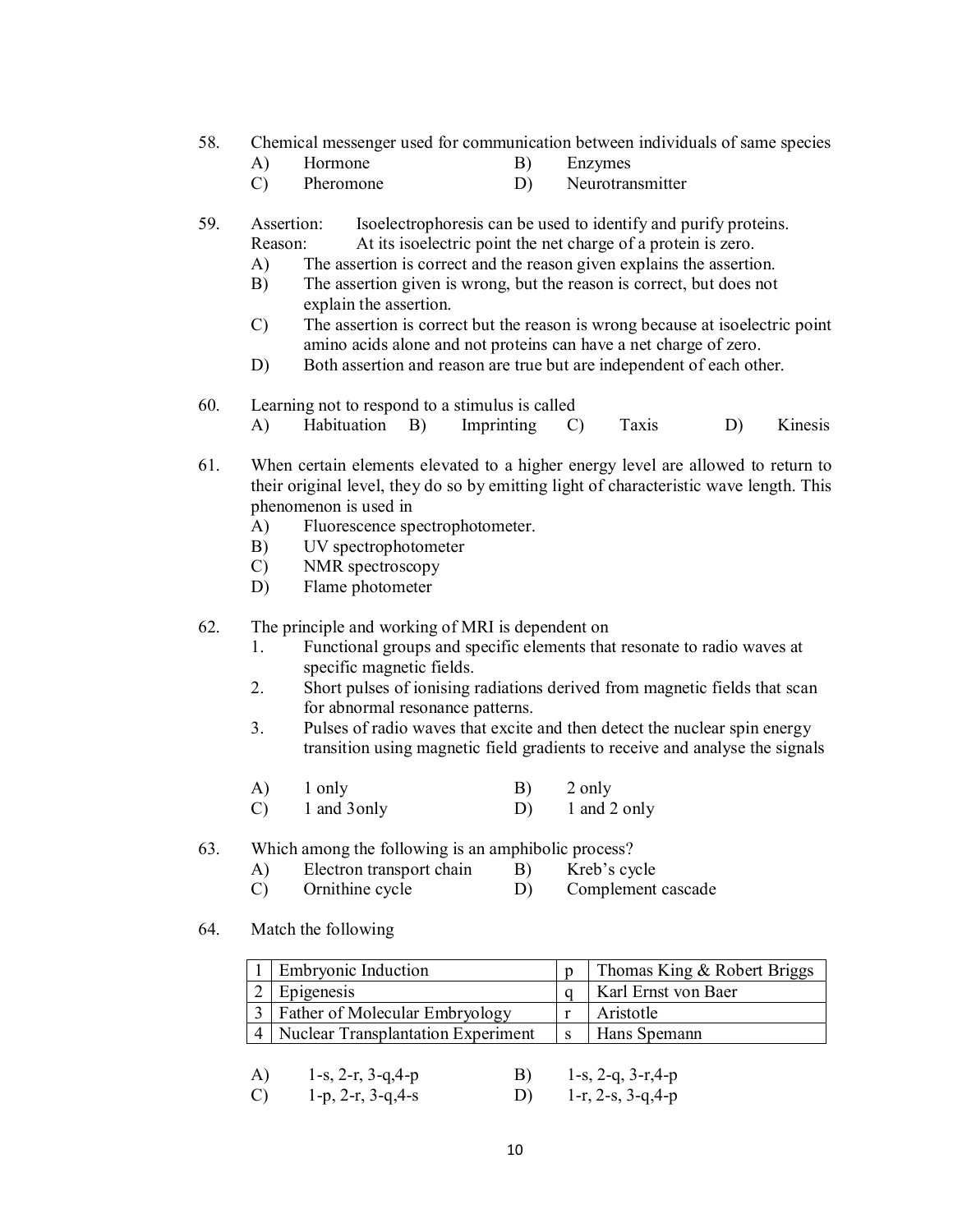- 65. Which among the following is correct?
	- A) 'NCBI' stands for National Centre for Bio Informatics, situated at New Delhi
	- B) 'NCBI' stands for National Centre for Biotechnology Information, situated at New Delhi.
	- C) 'NCBI' stands for National Centre for Bio Informatics, situated in the USA.
	- D) 'NCBI' stands for National Centre for Biotechnology Information, in the USA.
- 66. Lipinski's rule of five deals with
	- A) Criteria for the insilico selection of potential drug candidates.
	- B) Criteria for the computational prediction of structure of proteins.
	- C) Rules for the submission of nucleotide sequence to the GEN bank.
	- D) Law of limitations.
- 67. The evolution of the genetic code has been described as a 'frozen accident' by
	- A) Hargobind Khorana.
	- B) James Watson.
	- C) Francis Crick.
	- D) James Watson, Francis Crick and Maurice Wilkins
- 68. Antisense RNA is an example of
	- A) Regulation of gene expression by viruses.
	- B) Post translational gene regulation.
	- C) Post transcriptional gene regulation.
	- D) All of the above.

# 69. Which among the following is/are characteristic feature(s) of apoptosis?

- 1. Disintegration of mitochondria.
- 2. Disruption of plasma membrane.
- 3. Expression of p53 genes.
- 4. Expression of constitutively active Ras protein.
- $(A)$  3 only  $B)$  1, 2, and 3 only C)  $1, 2, 3$  and 4 D) 3 and 4 only
- 70. The role of NaCl in oral rehydration solution is to
	- A) Maintain isotonic conditions in the intestine as well as in the blood.
	- B) Enable the absorption of glucose across the intestinal membrane.
	- C) Suppress the Na+/K+ ATPase enzyme so that the entry of glucose into the intestinal cells is facilitated.
	- D) Form the sodium salt of glucose so that the entry of glucose into the intestinal cells is enhanced.
- 71. Which among the following is applicable to cessation of mitotic cell division?
	- 1. Activation of cyclin dependent kinases
	- 2. Deactivation of cyclin dependent kinases.
	- 3. Mutations in p53.
	- A) 1 only B) 2 and 3 only C) 2 only D) 3 only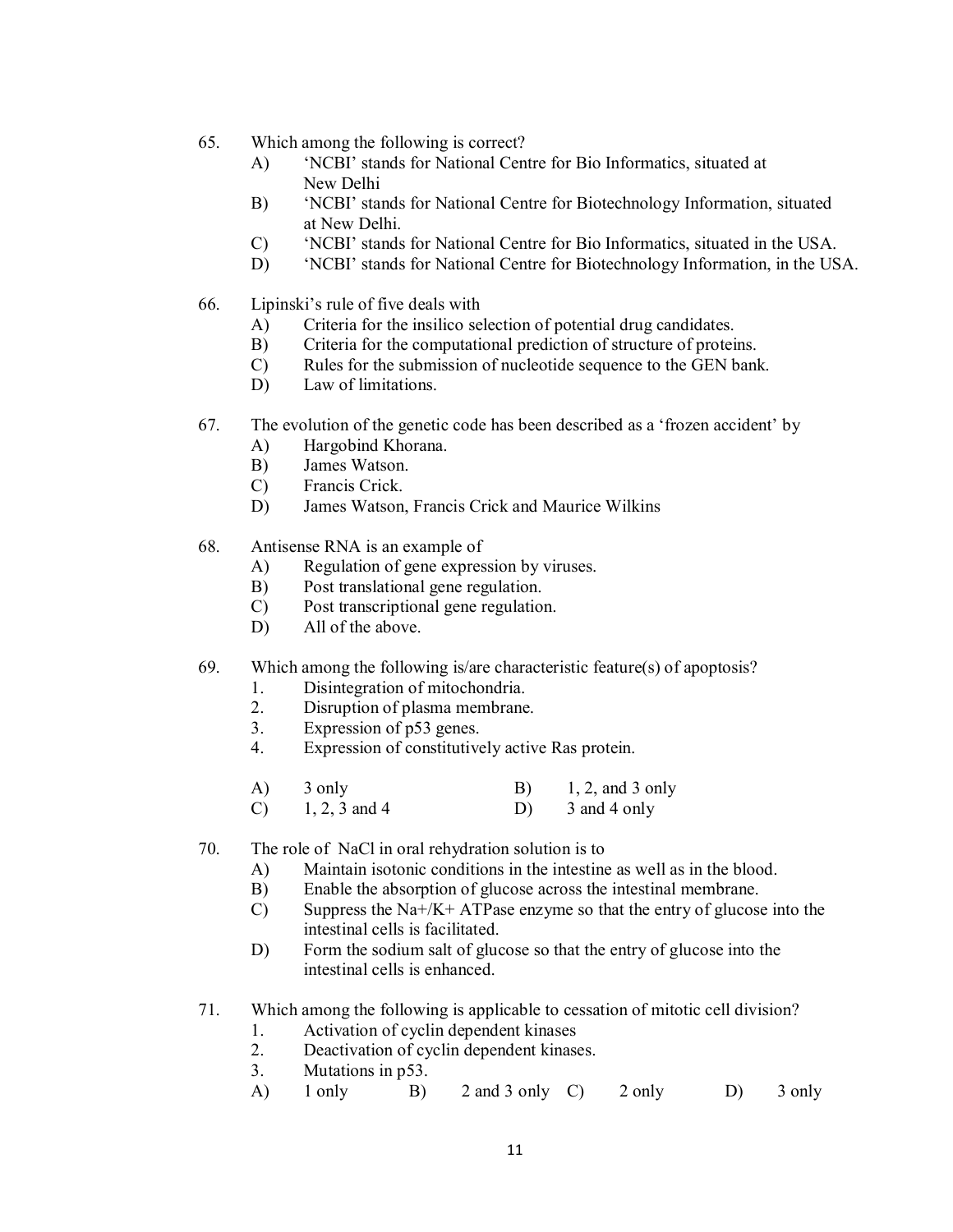- 72. The poriferan that harbours a pair of crustaceans throughout its lifetime in its spongocoel is
	- A) Clathrina B) Euplectella
	- C) Cliona D) Spongilla
- 73. Which among the following is true?
	- A) In Obelia, the sedentary colonial asexual polypoid and the mobile sexual polypoid are diploid.
	- B) In Obelia, the sedentary asexual colonial polypoid is diploid while the mobile sexual polypoid is haploid.
	- C) In Obelia, the sedentary asexual colonial polypoid is haploid while the mobile sexual polypoid is diploid.
	- D) In Obelia, the sedentary colonial sexual polypoid and the mobile asexual polypoid are diploid.

74. Which of the following compounds are classified as lipids? (1) Polysaccharides (2) Triglycerides (3) Steroids (4) Enzymes (5) Eicosanoids

| A)            | $1, 2, 3 \& 4$ only | 2, 3, 4 & 5 only |
|---------------|---------------------|------------------|
| $\mathcal{C}$ | 2, $3 & 5$ only     | $1, 4 \& 5$ only |

# 75. The segmentation of the body of Taenia is

A) Incomplete B) Complete C) Metameric D) Pseudometameric

76. In synaptic transmission, neurotransmitters are removed from the synaptic cleft by

- (1) Axonal transport (2) Diffusion away from the cleft
- (3) Neurosecretory cells (4) Enzymatic breakdown (5) Cellular uptake *Choose the correct answer*
- A)  $2, 4 \& 5$  only B)  $1, 2 \& 3$  only
- C)  $1, 3 \& 5$  only D)  $2, 3 \& 4$  only
- 77. Identify the correct matches.
	- 1. Alima r. Penaeus 2. Mysis s. Pentacrinoid 3. Doliolaria t. Squilla 4. Osphradium u. Molluscan eye v. Chemoreceptor
	- A)  $1-t$ ;  $2-r$ ;  $3-s$ ;  $4-u$  B)  $1-t$ ;  $2-r$ ;  $3-s$ ;  $4-v$ <br>C)  $1-s$ ;  $2-r$ ;  $3-t$ ;  $4-v$  D)  $1-u$ ;  $2-t$ ;  $3-r$ ;  $4-v$ C)  $1 - s$ ;  $2 - r$ ;  $3 - t$ ;  $4 - v$  D)
	-
- 78. The correct sequence of arrangement (proximal to distal) of the ambulatory leg in insect is
	- A) Coxa, femur, trochanter, tibia, pre-tarsus, tarsus, and arolium.
	- B) Arolium, pre-tarsus, tarsus, tibia, femur, trochanter, and coxa.
	- C) Coxa, trochanter, femur, tibia, pre-tarsus, tarsus, and arolium.
	- D) Coxa, trochanter, femur, tibia, tarsus, pre-tarsus and arolium.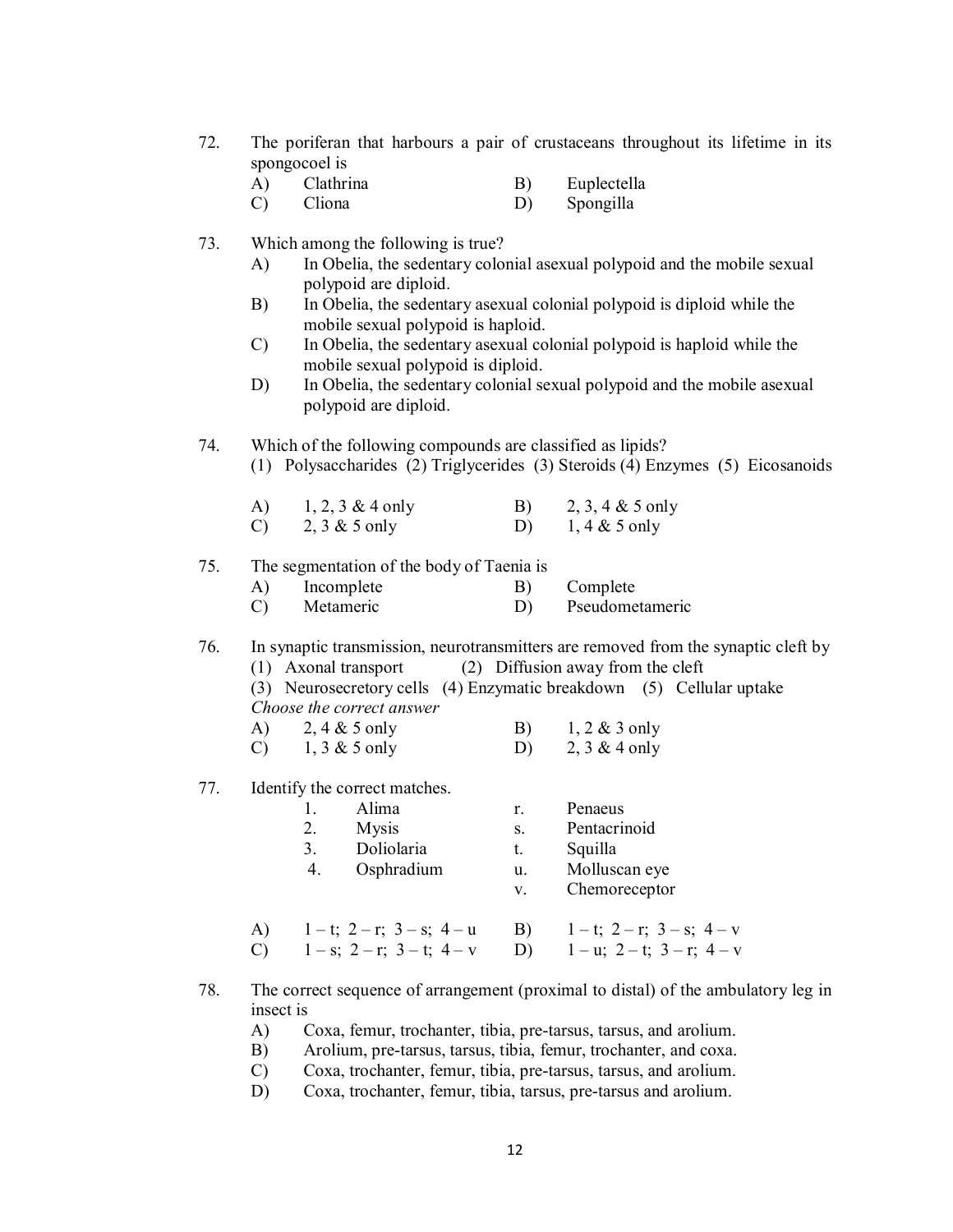79. All the following are secreted as proenzymes except

- A) Trypsin B) Pepsin
- C) Amylase D) Chymotrypsin
- 80. According to Konrad Lorenz, which among the following is/are allied to ethological imprinting?
	- 1. Imprinting has to occur in the brief sensitive period after birth.<br>2. The maior stimulus is visual, followed by auditory signals.
	- The major stimulus is visual, followed by auditory signals.
	- 3. Failure of hand reared or captive animals to adapt to the wild is partly due to aberrant imprinting.
	- 4. Imprinting is a part of habituation process.
	- A)  $1, 2, 3 \& 4$  B)  $1 \& 2$  only C)  $1, 2$  and  $3$  only D)  $4$  only
- 81. The first genetically modified organism to be granted a patent was the 'Super bug'. It was modified from
	- A) *Escherichia coli* B) *Acetobacter xylinium*
	- C) *Pseudomonas putida* D) *Rhizobium leguminosarum*
- 82. In the development of the teeth,
	- A) The enamel is derived from the ectoderm while the rest of the tooth from the mesenchyme.
	- B) The enamel is derived from the underlying bone while the pulp and associated structures are formed from the marrow.
	- C) The enamel is derived from the mesenchyme while the rest of the tooth from the ectoderm.
	- D) The dentine is derived from the underlying bone while the enamel and associated structures are formed from the mesoderm.
- 83. In human kidney, podocytes are present in
	- A) Proximal convoluted tubule
	- B) Distal convoluted tubule
	- C) Collecting tubule
	- D) Bowman's capsule
- 84. Classification based on quantitative analysis of physical traits and evolutionary relationships is
	- A) Numerical classification B) Molecular classification
		-
	- C) Cladistics D) Phylogenetics
		-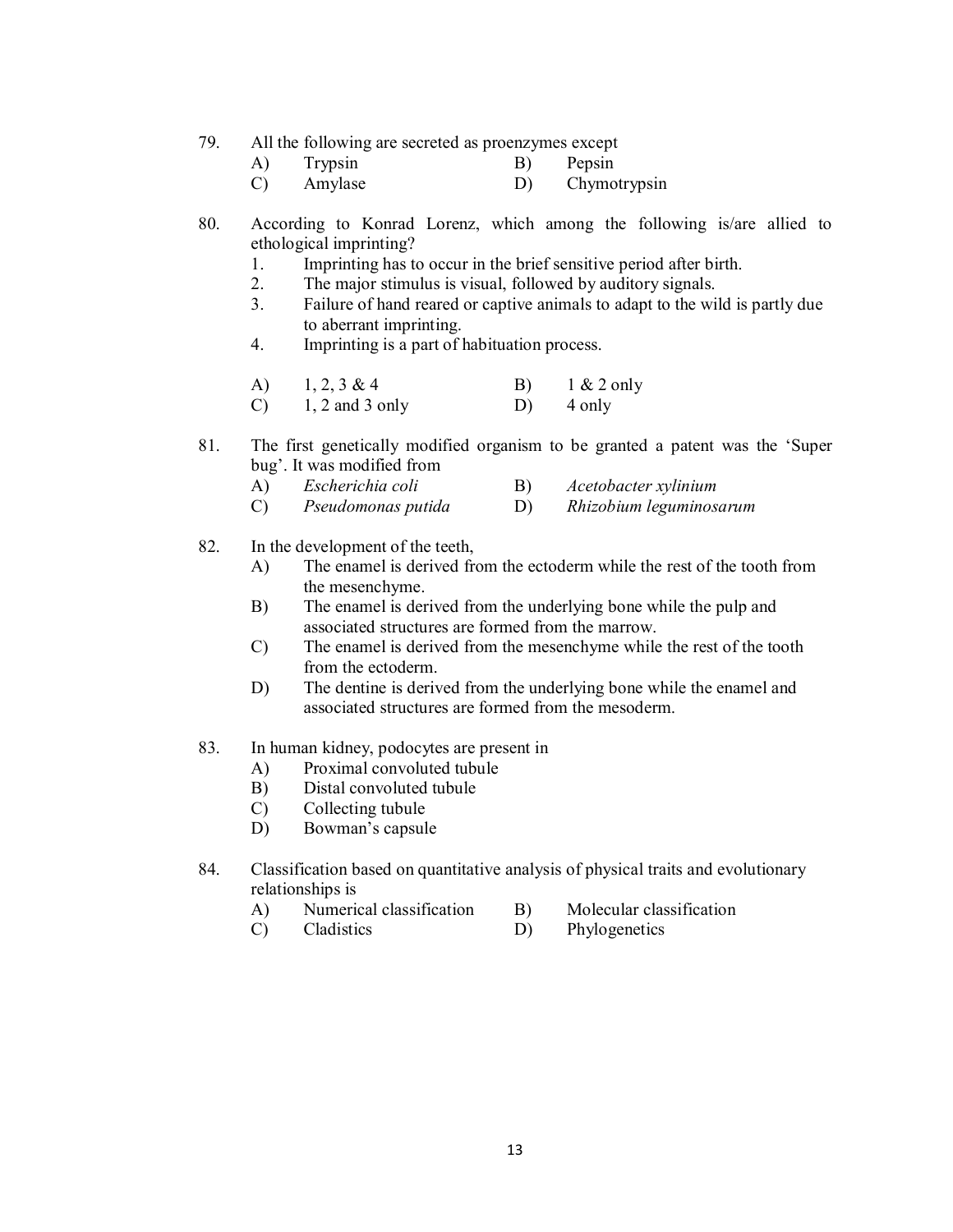- 85. Pick out the most correct statement with regard to the control of the level of glucose in the blood
	- A) Insulin is produced by the alpha cells of the islets of Langerhans, while glucagon is suppressed by the alpha cells.
	- B) Insulin boosts the absorption and catabolism of glucose in RBCs while it elevates the absorption and conversion of glucose to glycogen in hepatocytes.
	- C) Insulin is produced by the crypts of Lieburkin present in the pancreas in response to abnormal levels of glucose in the blood.
	- D) Glucagon secreted from the crypts of Lieburkin and insulin produced by the islets of Langerhans work antagonistically to regulate glucose levels.
- 86. For glycogenesis, glucose should be converted to
	- A) Glucuronic acid B) Pyruvic acid
	- C) UDP glucose D) Sorbitol
- 87. The human placenta is recognized as:
	- A) Haemochorial ; monodiscoidal; deciduous and with interstitial implantation
	- B) Epitheliochorial; non-deciduous; monodiscoidal; cotylydonary, with superficial implantation.
	- C) Haemochorial; contradeciduos; Monodiscoidal; zonary; with eccentric implantation.
	- D) Endotheliochorial; non-deciduous; diffuse; with superficial implantation.
- 88. Dietary fats after absorption appear in the circulation as
	- A) HDL B) VLDL
	- C) LDL D) Chylomicron
- 89. A high-powered microscope that produces an image from scattered secondary electrons
	- A) Immunofluorescence microscope.
	- B) Bright-field light microscope.
	- C) Transmission electron microscope.
	- D) Scanning electron microscope.
- 90. The synsacrum as seen in birds and is formed by the fusion of
	- A) All lumbar vertebrae, all sacral vertebrae and a few caudal vertebrae.
	- B) All sacral vertebrae and a few caudal vertebrae.
	- C) Sacral vertebrae.
	- D) The last thoracic vertebra, all lumbar vertebrae, all sacral vertebrae and a few caudal vertebrae.
- 91. The limitations of the Beer-Lambert's law tends to make the OD vs concentration graph
	- A) Sigmoidal B) Straight line
	- C) Curvilinear D) Bimodal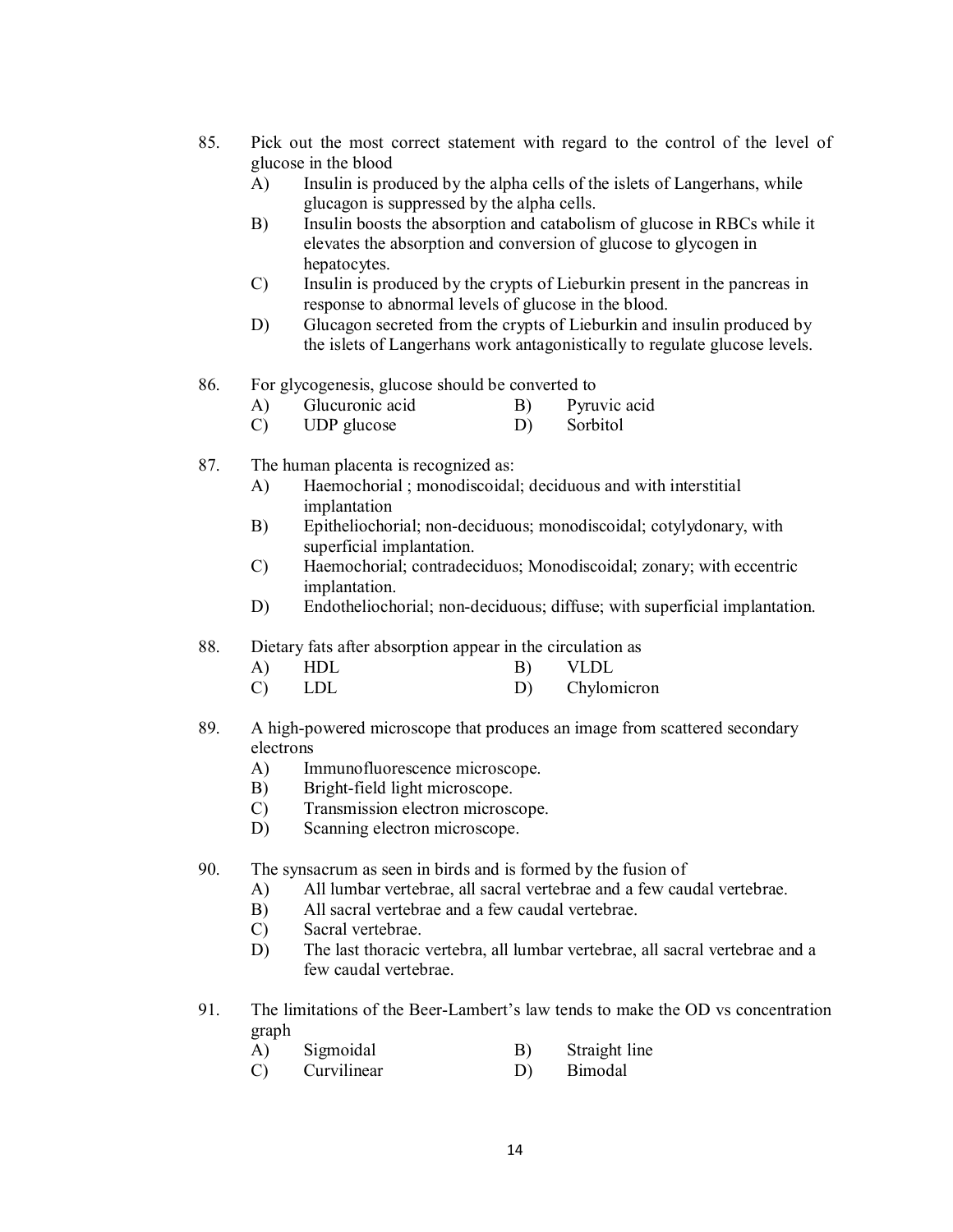- 92. The occurrence of 'chaakara' (mud bank) in the coasts of Alleppey in Kerala is favoured by
	- A) The phenomenon of upwelling and the layout of the continental shelf.
	- B) Enhanced and copious flow of water into the estuarine area due to the S.W. monsoon, attracting the marine organisms.
	- C) Rough seas during the monsoons causing ecological changes that bring the organisms to the sea shore.
	- D) Organisms moving into the continental shelf and littoral zones for breeding.
- 93. Tight junctions between the cells of the intestinal tissue ensures that
	- A) Glucose enters the blood stream across the cell membrane of the intestinal cells and lipids enter through the inter-cellular spaces.
	- B) Lipids enter the blood stream across the cell membrane of the intestinal cells and glucose enters through the inter-cellular spaces.
	- C) Both glucose and lipids enter the blood stream across the cell membrane.
	- D) Entry of glucose into the cells even if the glut transporter system fails.
- 94. In what form does the product of glycolysis enter the TCA cycle?
	- A) Pyruvate B) Pyruvic acid
	- C) Acetyl Co A D) Acetate

95. Coelomates that develop with the blastopore becoming the mouth are called

- A) Protostomes B) Deuterostomes
- C) Microstomes D) Blastostomes.
- 96. The site from where the oldest australopithecines, paranthropoids, and early humans have been recovered is
	- A) Shaanxi in China.
	- B) Olduvai Gorge in East Africa.
	- C) Swartkrans cave in South Africa.
	- D) Java in South-East Asia.
- 97. The expression of the agouti gene is an example of
	- A) Epigenetic influence on gene expression.
	- B) Post-translational modifications of proteins.
	- C) Transposable genes.
	- D) Post transcriptional regulation of gene expression.
- 98. Match the following

| Trisomy 13 | a | Edward syndrome  |
|------------|---|------------------|
| Trisomy 18 |   | Down's syndrome  |
| Trisomy 21 |   | Cat eye syndrome |
| Trisomy22  |   | Pataus syndrome  |

| A)              | 1-d, 2-a, 3-b, 4-c | <b>B</b> ) | $1-d$ , $2-c$ , $3-a$ , $4-b$ |
|-----------------|--------------------|------------|-------------------------------|
| $\mathcal{C}$ ) | 1-b. 2-c, 3-d, 4-a |            | D) 1-b, 2-d, 3-a, 4-c         |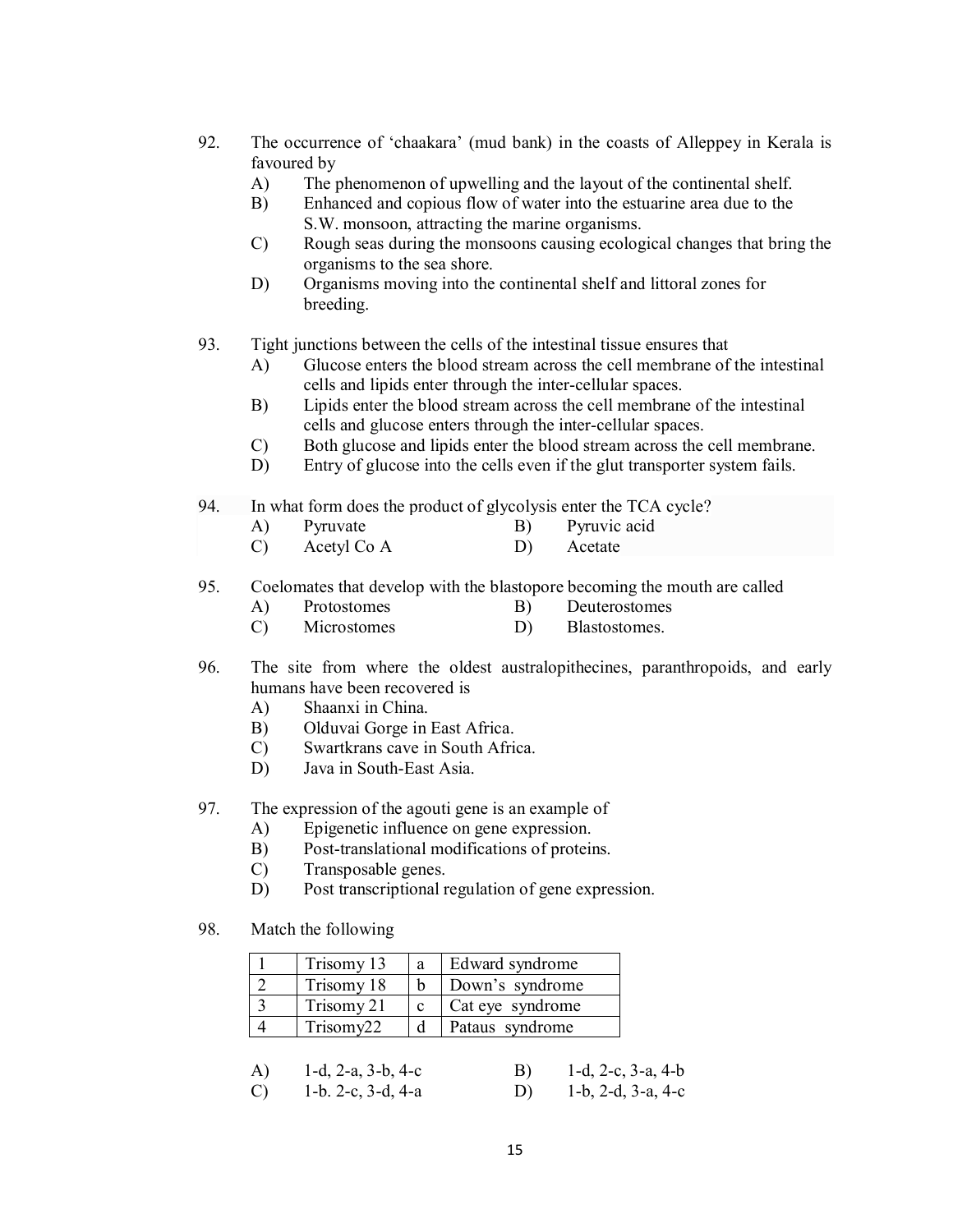99. Statement 1. Microsatellites are those extensions seen at the extreme ends of chromosomes.

Statement 2. Microsatellites are those bands of DNA seen when chromosomal DNA is resolved by ultra centrifugation.

- A) Statement 1 is correct while statement 2 is wrong.
- B) Statement 1 is wrong while statement 2 is correct.
- C) Both statements are wrong.
- D) Both statements are correct.
- 100. The genetically modified fish that was patented and trademarked was engineered from

| A) | Poecilia reticulate | B) | Puntius denisoni |
|----|---------------------|----|------------------|
| C) | Carassius auratus   | D) | Danio rerio      |

101. Which among the following are suited for raft culture?

| A) | Pinctada fucata | B) | Ostrea edulis |
|----|-----------------|----|---------------|
| C) | Perna virdis    |    | Chanos chanos |

102. A cross between  $F_1$  hybrid and a recessive parent gives the ratio of A) 3:1 B) 2:1 C) 1:1 D) 4:1

103. Assertion: In bioinformatics, a curated database is one in which the submissions are evaluated by experts before making them available in the public domain. Condition: Submission to a curated database requires empirical authentication.

- A) Both assertion and the condition are correct and the condition supplements the assertion.
- B) The assertion is correct but the condition does not supplement the assertion.
- C) Both assertion and the condition given are incorrect.
- D) All bioinformatics databases are curated and hence the assertion and the condition are not sustainable.
- 104. The origin of bioinformatics as a science began with the efforts of a mathematician who consolidated the sequence data of proteins available at that time and used a computer network to make it available to interested users. The name of that person, the network and the protein resource are respectively:
	- A) Richard Stallman, INTERNET and GEN bank
	- B) Margaret Dayhoff, NCBI and SWISS-PROT
	- C) Paul Hebert, COBOL and EMBL
	- D) Margaret Dayhoff, ARPANET and Protein Information Resource
- 105. When a virus enters a cell but does not replicate immediately, the situation is called
	- A) lysogeny B) fermentation
	- C) symbiosis D) synergism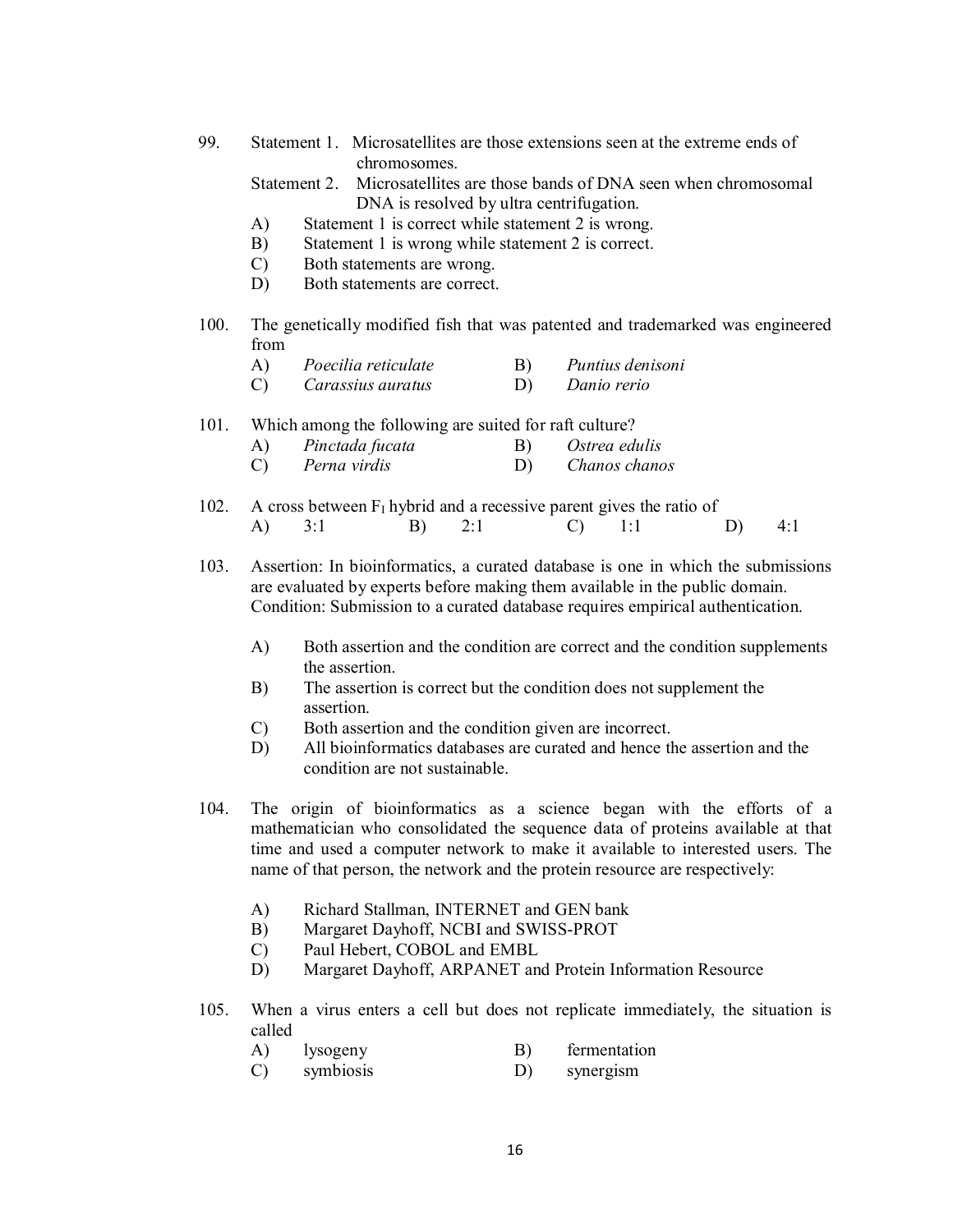106. Statement 1. Utilisation of lactose which is present in the medium by E. coli in the absence of glucose is an example of enzyme induction.

Statement 2. Utilisation of tryptophan which is present in the medium by E. coli provides an example of enzyme suppression.

- A) Both statements are true.
- B) Statement 1 is true but statement 2 is false because utilisation of tryptophan induces the genes for tryp operon system.
- C) Both statements are false because E. coli cannot utilise lactose or tryptophan.
- D) Statement 1 is false because bacteria that utilise lactose are Lactobacillus species and not E. coli; but statement 2 is true.
- 107. The vectors that transmit 1). Wuchereria bancroftii is -------; 2). leishmaniasis is ---------; and 3). Dengue fever is ---------.
	- A) 1). *Culex quinquefasciatus*. 2). *Glossina palpalis* and 3). *Armigeres subaltus.*
	- B) 1). *Culex quinquefasciatus*, 2). *Tabanus eggeri*, and 3). *Anopheles stephensi.*
	- C) 1). *Culex quinquefasciatus*, 2). *Phlebotomus papatasi* and 3). *Aedes aegypti.*
	- D) 1). *Aedes aegypti*, 2). *Tabanus eggeri*, and 3). *Xenopsylla cheopis*.
- 108. A successful treatment for SCID syndrome by gene therapy involved the correction of the defects in the
	- A) Adenosine de-aminase gene involving the salvage of nucleotides.
	- B) Ornithine tricarboxylic acid gene involving the metabolism of nucleotides.
	- C) Purine metabolism that results in the formation of uric acid crystals and gout.
	- D) None of the above because SCID is a disease of the immune system and is not affected genes for nucleotide metabolism.

#### 109. An example(s) for a sexually transmitted bacterial disease is

- 1. Chlamydia 2. AIDS 3. Treponema 4. Yersinia
- A)  $1, 2, 3$  and 4 B)  $2$  only
- $(C)$  1, 3 and 4 only D) 1 and 3 only
- 110. Which membrane protein is *incorrectly* matched with its function?

| Receptor         | recognition of specific molecules   |  |  |
|------------------|-------------------------------------|--|--|
| Carrier proteins | allow cells to recognize each other |  |  |
| Ion channels     | allow passage of specific ions      |  |  |
| Enzymes          | catalyze the cellular functions     |  |  |
|                  |                                     |  |  |
|                  |                                     |  |  |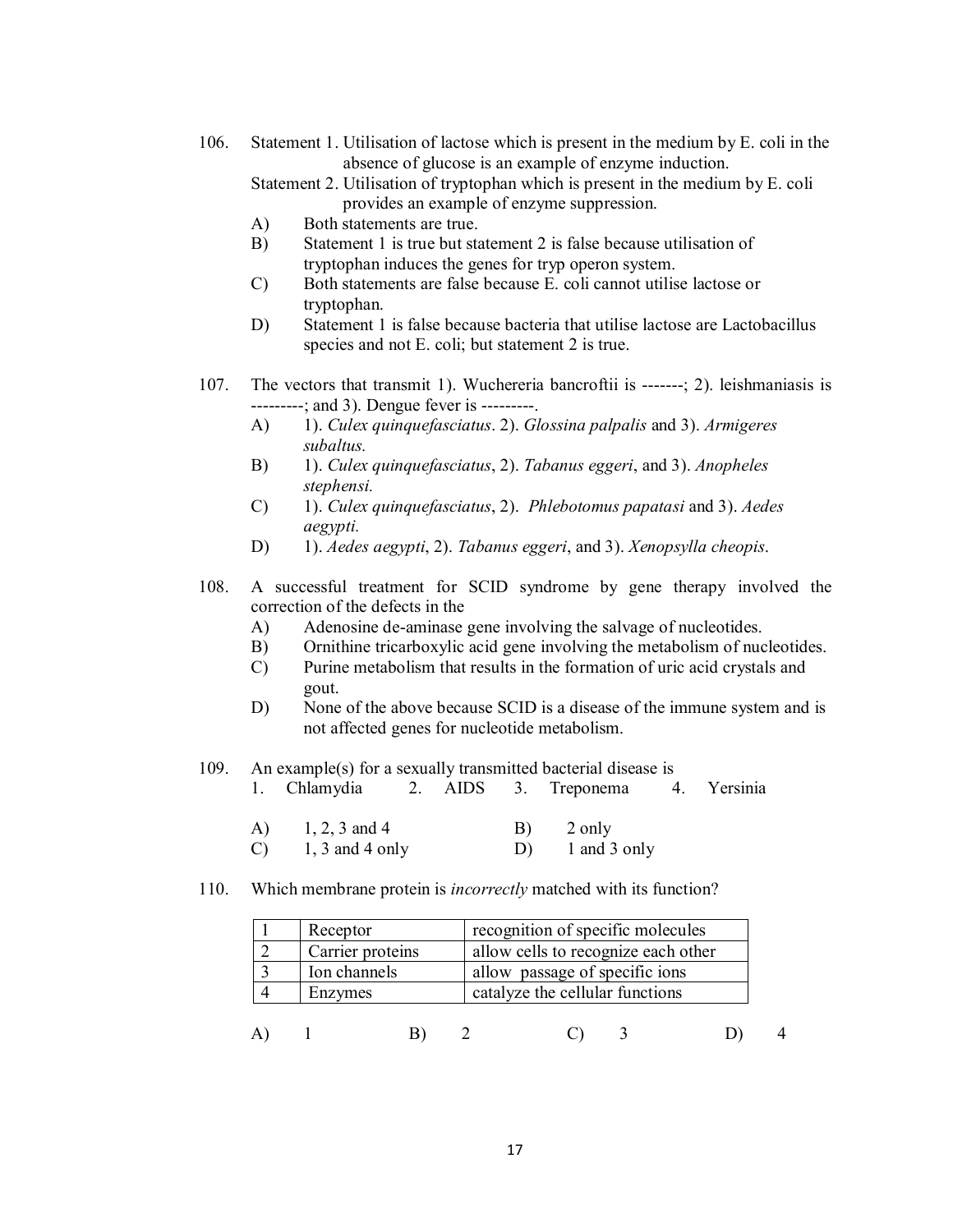- 111. The theory of Pangenesis
	- A) Was put forward by Darwin and suggested that a miniature homunculus resides in the sperm or eggs.
	- B) Was put forward by Swammerdam and Malpighi who suggested that a miniature 'homunculus' resides in the sperm or eggs.
	- C) Was put forward by Darwin and suggested that gemmules from all parts of the body collect in the gonads to form gametes.
	- D) Was put forward by Aristotle who suggested that females release an inert fluid to which life is given by the 'vitalising' fluid from the male.
- 112. The amphibian discovered in the Western Ghats and considered to be a biological proof showing that Sri Lanka was once part of the Indian subcontinent is
	- A) *Rana (Euphlyctis) hexadactyla*
	- B) *Bufo* sp
	- C) *Nasikabatrachus* sp
	- D) *Rhacophorus malabaricus*
- 113. The different types of gametes produced by an organism with genotype Qq, Rr and Tt is
	- A) 7 B) 8 C) 9 D) 16
- 114. In the experiments as designed by Craig Mello and Andrew Fire, crossing of red flowering petunias and white flowering petunias produced mottled flowers with red and white spots. This is a result of
	- 1. Post-transcriptional regulation of gene expression.
	- 2. RNA interference.
	- 3. Co-dominance.
	- A) 1 only B) 2 only C) 1 and 2only D) 3 only

# 115. The scientific name of the great Indian hornbill is

- A) *Ardeotis nigriceps* B) *Bos indicus*
- C) *Buceros bicornis* D) *Ocyceros birostris*
- 116. Choose the correct order of procedures in DNA profiling
	- A) DNA isolation  $\rightarrow$  PCR amplification  $\rightarrow$  restriction digestion  $\rightarrow$ electrophoresis  $\rightarrow$  southern blotting autoradiography  $\rightarrow$  DNA pattern analysis
	- B) DNA isolation  $\rightarrow$  restriction digestion  $\rightarrow$  PCR amplification  $\rightarrow$ electrophoresis  $\rightarrow$  southern blotting  $\rightarrow$  autoradiography  $\rightarrow$  DNA pattern analysis
	- C) DNA isolation  $\rightarrow$  restriction digestion  $\rightarrow$  PCR amplification  $\rightarrow$ autoradiography  $\rightarrow$  southern blotting  $\rightarrow$  electrophoresis  $\rightarrow$  DNA pattern analysis
	- D) DNA isolation  $\rightarrow$  restriction digestion  $\rightarrow$  southern blotting  $\rightarrow$ electrophoresis  $\rightarrow$  PCR amplification  $\rightarrow$  autoradiography  $\rightarrow$  DNA pattern analysis